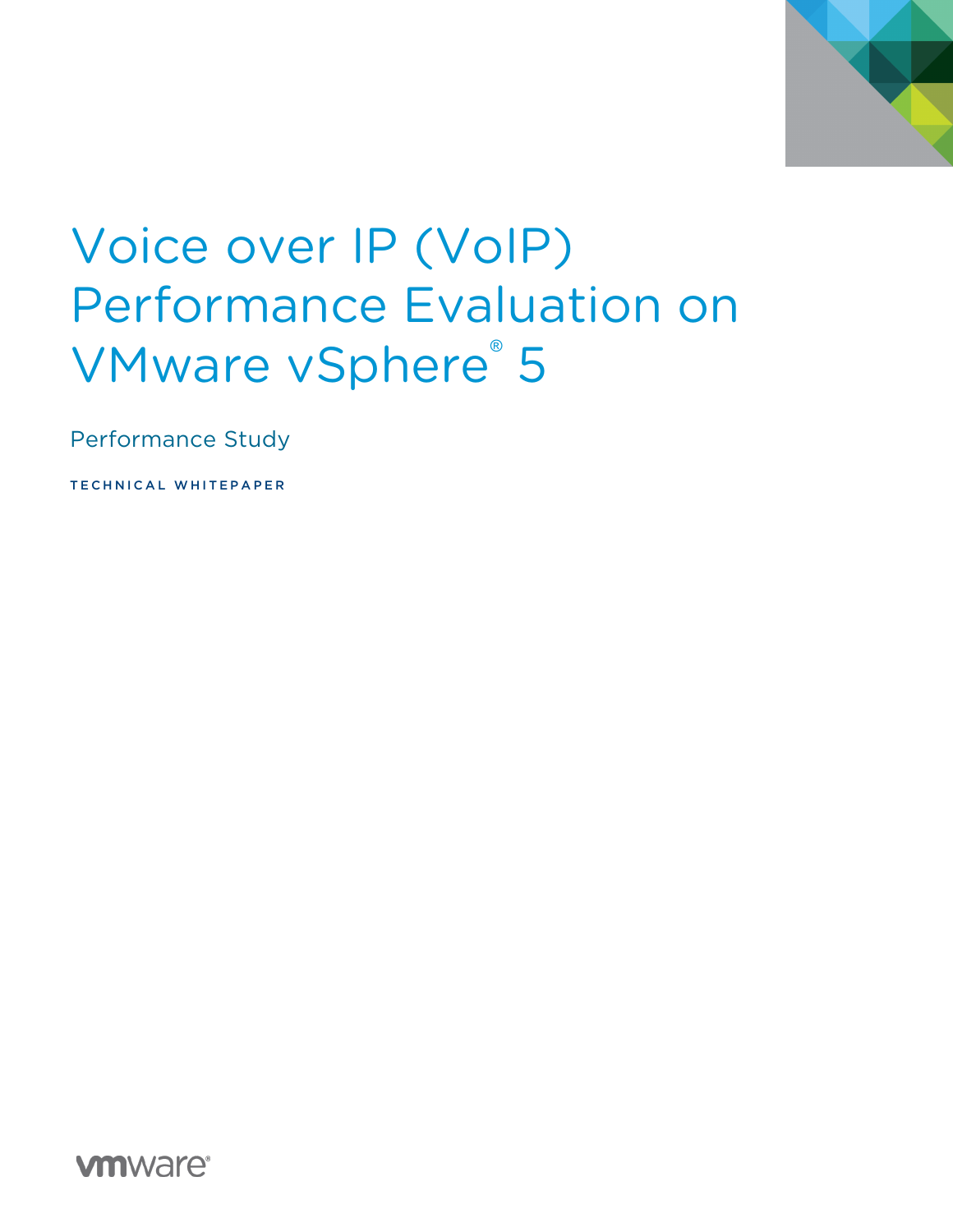### **Table of Contents**

| $\label{prop:1} \noindent \textbf{Introduction} \tiny \textit{num} \tiny \textit{num} \tiny \textit{num} \tiny \textit{num} \tiny \textit{num} \tiny \textit{num} \tiny \textit{num} \tiny \textit{num} \tiny \textit{num} \tiny \textit{num} \tiny \textit{num} \tiny \textit{num} \tiny \textit{num} \tiny \textit{num} \tiny \textit{num} \tiny \textit{num} \tiny \textit{num} \tiny \textit{num} \tiny \textit{num} \tiny \textit{num} \tiny \textit{num} \tiny \textit{num} \tiny \textit{num} \tiny \textit{num} \tiny \textit{num} \tiny \text$ |  |
|---------------------------------------------------------------------------------------------------------------------------------------------------------------------------------------------------------------------------------------------------------------------------------------------------------------------------------------------------------------------------------------------------------------------------------------------------------------------------------------------------------------------------------------------------------|--|
|                                                                                                                                                                                                                                                                                                                                                                                                                                                                                                                                                         |  |
|                                                                                                                                                                                                                                                                                                                                                                                                                                                                                                                                                         |  |
|                                                                                                                                                                                                                                                                                                                                                                                                                                                                                                                                                         |  |
|                                                                                                                                                                                                                                                                                                                                                                                                                                                                                                                                                         |  |
|                                                                                                                                                                                                                                                                                                                                                                                                                                                                                                                                                         |  |
|                                                                                                                                                                                                                                                                                                                                                                                                                                                                                                                                                         |  |
|                                                                                                                                                                                                                                                                                                                                                                                                                                                                                                                                                         |  |
|                                                                                                                                                                                                                                                                                                                                                                                                                                                                                                                                                         |  |
|                                                                                                                                                                                                                                                                                                                                                                                                                                                                                                                                                         |  |
|                                                                                                                                                                                                                                                                                                                                                                                                                                                                                                                                                         |  |
|                                                                                                                                                                                                                                                                                                                                                                                                                                                                                                                                                         |  |
|                                                                                                                                                                                                                                                                                                                                                                                                                                                                                                                                                         |  |
|                                                                                                                                                                                                                                                                                                                                                                                                                                                                                                                                                         |  |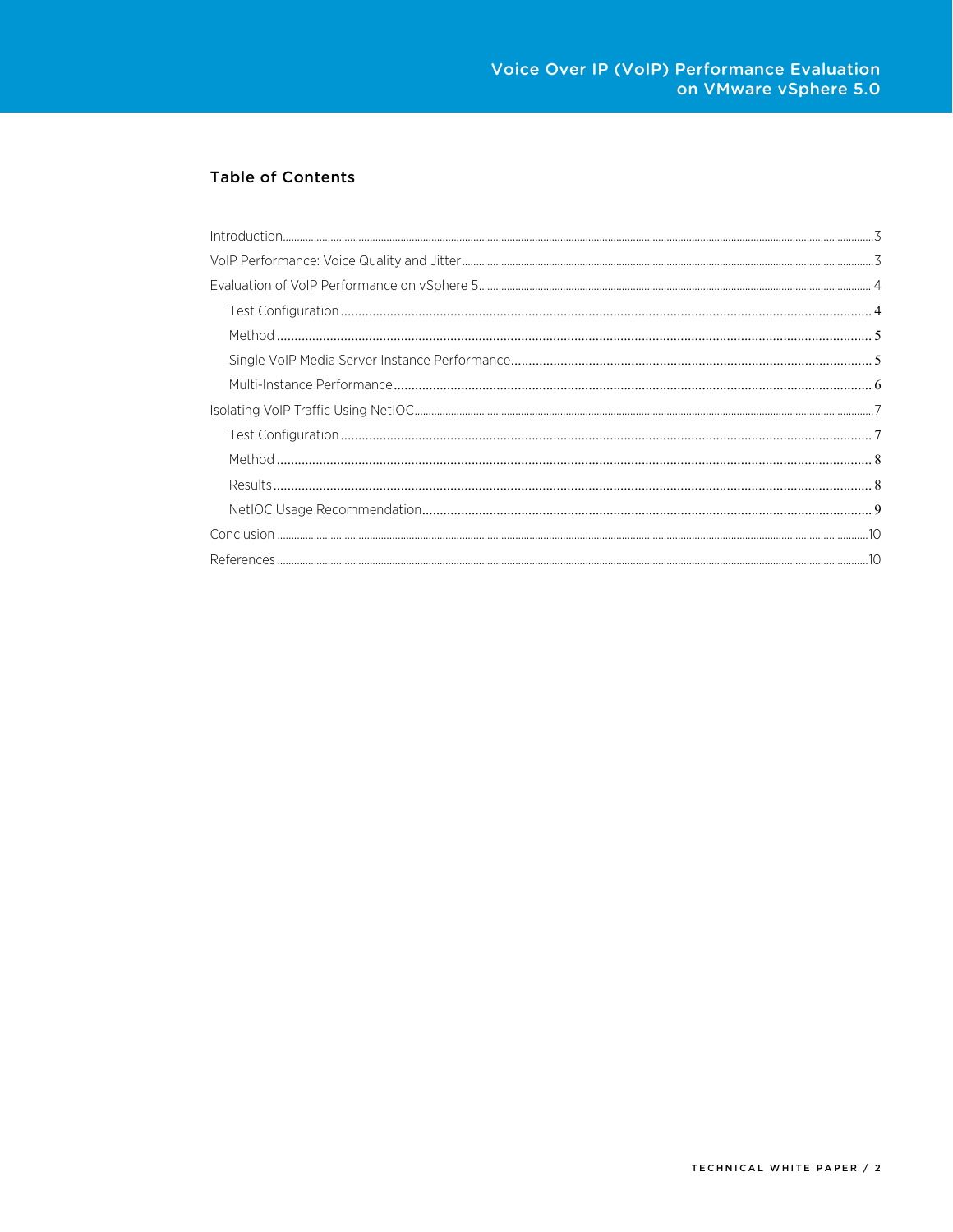### <span id="page-2-0"></span>Introduction

The majority of business-critical applications such as Web applications, database servers, and enterprise messaging systems have been successfully virtualized, proving the benefits of virtualization for reducing cost and streamlining IT management. However, the adoption of virtualization in the area of latency-sensitive applications has been slow partly due to unsubstantiated performance concerns. By taking VoIP service as an example, this paper demonstrates that vSphere 5 brings the same virtualization benefits to latency-sensitive applications, and vSphere 5 does this while driving good performance. In particular, vSphere 5 delivers excellent out-of-the-box performance in terms of voice quality when running VoIP service.

VoIP applications are characterized by latency-sensitivity that dictates audio data be delivered at regular intervals to achieve good voice quality. Irregular delivery may lead to packet drops, severely deteriorating user experience. Therefore, timely processing and delivery of audio data is critically important to VoIP service. In the virtualized environment, however, meeting this requirement for VoIP applications is more challenging due to the additional layer of scheduling virtual machines (VMs) and processing network packets.

Despite such challenges, vSphere 5 is able to achieve great performance for VoIP applications thanks to the following reasons. First, vSphere 5 facilitates the highly optimized networking stack and paravirtualized device drivers to minimize virtualization overhead, adding little variance in packet delivery<sup>1</sup>. The overhead is usually in the order of tens of microseconds that are negligible, especially to VoIP applications, where packets need to be delivered at intervals of tens of milliseconds. Second, vSphere 5 gives each VM a fair share of CPU $^2$ , ensuring the predictable processing of audio data even under high CPU contention when running multiple VMs. Finally, the Network I/O Control (NetIOC) feature allows VoIP traffic to be isolated by partitioning physical network bandwidth. This helps to achieve the intended voice quality when VoIP traffic competes for shared network resources.

This paper illustrates that:

- Excellent out-of-the-box VoIP performance is achieved with a large number of users served by a commercial VoIP media server hosted on vSphere 5.
- vSphere 5 is able to maintain great VoIP performance when running a large number of instances of VoIP server; results showed that vSphere 5 provided good performance even when running 12 instances configured with a total of 48 vCPUs on a system with 8 cores, utilizing more than 90% of the physical CPUs.
- With Network I/O Control (NetIOC), vSphere 5 is able to preserve voice quality under high contention for network resources.

# <span id="page-2-1"></span>VoIP Performance: Voice Quality and Jitter

When a VoIP media server is streaming voice traffic, audio data is periodically processed and sent out over the network. Packets are then received by the user at regular intervals. During the process, delayed packets may need to be dropped so as not to disrupt real-time playback. Since voice quality is very sensitive to packet loss (even 1% packet loss can jeopardize voice quality<sup>3</sup>), such packet drops caused by delayed packet delivery can result in degraded voice quality. In order to properly measure the timeliness of packet arrivals, jitter is defined to express the statistical variance of packet inter-arrival times. More formally, jitter is defined as the absolute difference between the expected inter-arrival time (usually 20 milliseconds in VoIP systems $^4$ ) and actual inter-arrival time. It is further processed and smoothed out using a low-pass filter (as indicated by [RFC 3550](http://tools.ietf.org/html/rfc3550) $^5$  $^5$ ). Performance tests in this paper use jitter as the main metric to evaluate VoIP performance.

If packets are delivered to the user at the desired interval of 20 milliseconds, jitter is zero. But if packets are delivered late or in burst, jitter is non-zero. To mitigate voice quality problems caused by high jitter and the resulting packet drops, a *jitter buffer* is often used. The jitter buffer reduces jitter by temporarily storing packets before forwarding them for further processing. With jitter buffers, voice quality may not be affected by a few milliseconds of isolated jitter spikes. The downside of using a jitter buffer is that additional end-to-end delay may be introduced.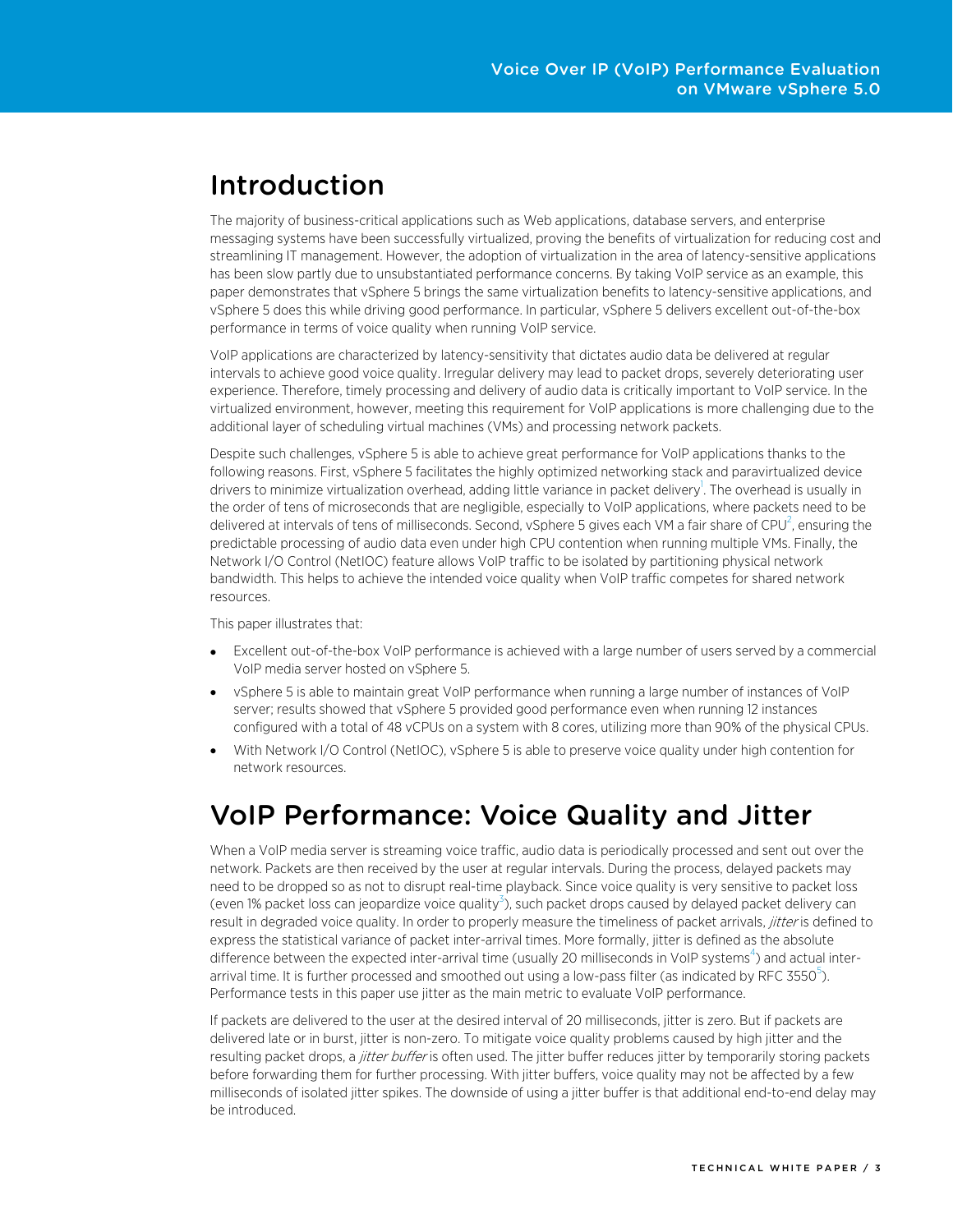Since human ears are known to easily endure up to 150 milliseconds of delay $^6$ , voice quality is not significantly sensitive to end-to-end delay as long as it is maintained below the threshold. In a LAN environment where the evaluation in this paper was conducted, the end-to-end delay is dominated by a constant overhead, such as delays due to jitter buffers and CODEC operations. Combined together, they can attribute to more than tens of milliseconds depending on the buffer size and the CODEC type. vSphere adds little to this constant delay unless there is excessive resource contention; for example, by severe overcommitment. When this happens, it also should be manifested as an increased jitter, since packet delivery can be delayed. As jitter is sufficient to capture voice quality changes on our test setup, end-to-end delay was not measured in evaluation.

Audio CODECs also affect voice quality but tests exclude them, because the purpose of this performance study was not to evaluate different types of CODECs. We used only one type of CODEC in evaluation.

# <span id="page-3-0"></span>Evaluation of VoIP Performance on vSphere 5

This section evaluates the performance of commercial VoIP media servers on vSphere 5. Experiments were conducted by increasing 1) the number of users served by a single streaming media server instance and 2) the number of media server instances.

### <span id="page-3-1"></span>Test Configuration

The test configuration (shown in Figure 1) consisted of a Dell PowerEdge R710 server running vSphere 5, and two client machines that generated voice traffic. The server was configured with dual-socket, quad-core 3.4GHz Intel Xeon X5690 processors, 48GB of RAM, and one 1GbE Broadcom NIC. Hyper-threading was used to closely match a typical user environment.



#### Figure 1. Test Bed Setup

The server hosted virtual Mitel Communications Director (vMCD)<sup>7</sup>. vMCD is software that provides call control and multi-party audio conferencing services. Tests used audio conferencing to measure jitter since call control operations are not latency-sensitive in comparison to streaming (that is, audio conferencing). Our tests used a G.729 CODEC that is often preferred in the wide area network over other CODECs such as G.711, because it compresses audio data and hence consumes less bandwidth. However, this also means G.729 is more CPUintensive. vMCD was configured with 4 vCPUs and 2GB of RAM to properly support G.729 streams. VMXNET3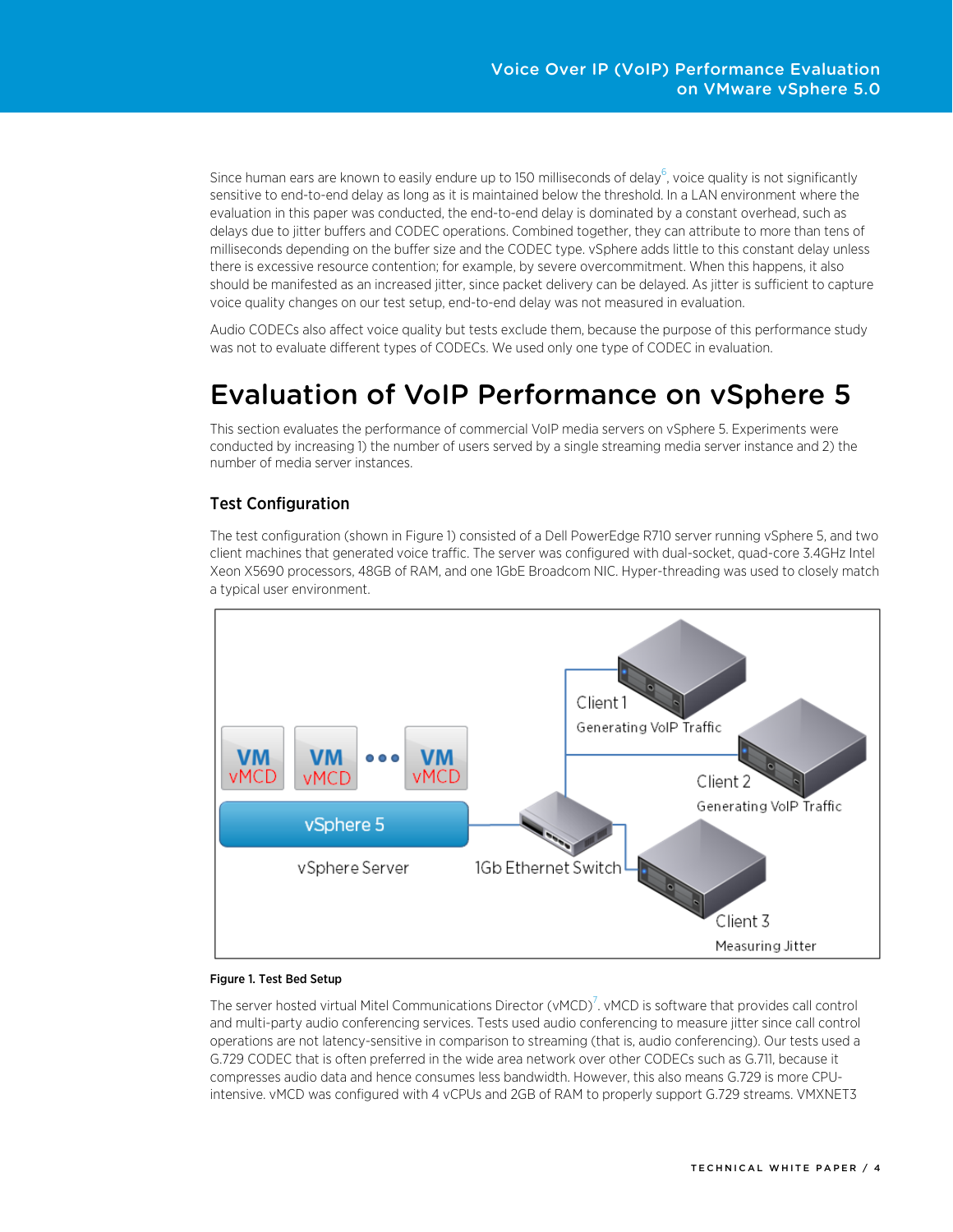|             | vSphere Host                                            | Client1                                                  | Client <sub>2</sub>                                     | Client <sub>3</sub>                                      |
|-------------|---------------------------------------------------------|----------------------------------------------------------|---------------------------------------------------------|----------------------------------------------------------|
| Make        | Dell PowerEdge R710                                     | Dell PowerEdge 2970                                      | Dell PowerEdge 1950                                     | Dell PowerEdge 1950                                      |
| <b>CPU</b>  | 2X Intel Xeon X5690 @<br>3.40GHz, 4 cores per<br>socket | $6X$ AMD Opteron 2427 @<br>2.20GHz, 1 core per<br>socket | 2X Intel Xeon X5355 @<br>2.66GHz, 2 cores per<br>socket | $2X$ Intel Xeon 5160 @<br>3.00GHz, 2 cores per<br>socket |
| <b>RAM</b>  | 48GB                                                    | 12GB                                                     | 16GB                                                    | 8GB                                                      |
| <b>NICs</b> | Broadcom NetXtreme II<br>1Gbps adapter                  | Broadcom NetXtreme II<br>1Gbps adapter                   | Broadcom NetXtreme II<br>1Gbps adapter                  | Broadcom NetXtreme II<br>1Gbps adapter                   |

was used for virtual NICs. A Gigabit Ethernet switch was used to interconnect the vSphere host and client machines. The detailed hardware setup is described in Table 1.

#### Table 1. Hardware Setup Details

#### <span id="page-4-0"></span>Method

Two dimensions of evaluation were conducted. First, load was increased by increasing the number of audio conferences on a single instance of vMCD in order to see performance trends with regard to the number of users. Each conference call consisted of four participants. The number of conferences was varied from 5 to 30, which corresponds to 20 to 120 voice streams.

Second, VoIP performance was evaluated with multiple instances of vMCD to better understand how well vSphere 5 scales in terms of voice quality as the number of instances increases. Each vMCD instance served a demanding load of 120 G.729 streams. The number of vMCD instances was varied from 1 to 12, which increased the total number of streams from 120 to 1440. With 12 instances, the CPU of the ESXi host was almost fully utilized, at around 90%.

Three client machines were used to generate load and measure jitter. Two machines were used to generate load with a given number of voice streams. When multiple instances of vMCD were used, the same numbers of voice streams were created for each instance. The remaining machine was used to measure jitter by initiating an additional audio conference. The purpose of using a separate machine (and a separate conference) for jitter measurement was to reduce measurement variance. This also mimics the user environment where a single call is usually made. When multiple vMCD instances were used, jitter was measured for only one vMCD instance, as all instances were identical. All results shown are trimmed averages of 5 runs with a duration of 5 minutes each.

### <span id="page-4-1"></span>Single VoIP Media Server Instance Performance

This section evaluates the VoIP performance of a single vMCD instance by varying the number of voice streams. No manual tuning to the host was made.

The results are shown in Figure 2. As shown in the figure, the mean jitter was 0.4 millisecond with 20 G.729 streams and did not increase significantly as vMCD handled more streams. For example, with 120 streams, the mean jitter was just 0.54 millisecond. While the average behavior was good, we were also interested in the tail of the distribution, as jitter should be bounded to enforce the timeliness of audio streaming. The 99<sup>th</sup>-percentile jitter was maintained around 1 millisecond with the number of streams increased. Considering jitter buffers are usually used in several places in the VoIP network such as the voice gateway and the user, 0.54 and 1 millisecond of mean and 99<sup>th</sup>-percentile values are exceedingly low to achieve good voice quality. No packet loss was observed across all test configurations. These results with a commercial media server and a CPU-intensive CODEC clearly demonstrate that vSphere 5 adds a minimal overhead, and drives excellent out-of-the-box VoIP performance.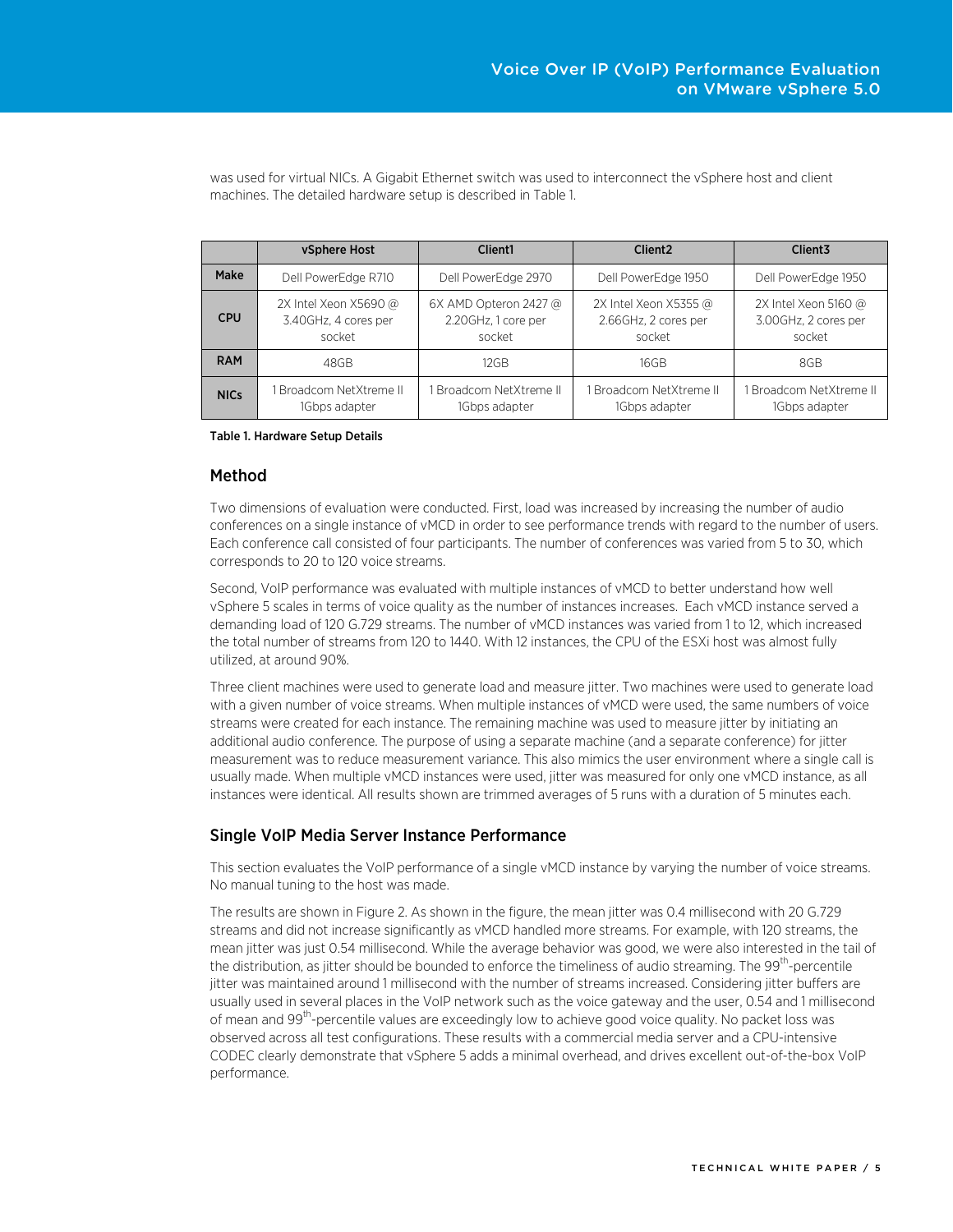

Figure 2. Mean and 99th-Percentile Jitters

### <span id="page-5-0"></span>Multi-Instance Performance

This section presents the result of VoIP performance with multiple instances of vMCD running on the host. Each vMCD instance ran 120 G.729 streams and the number of instances was increased from 1 to 12. Figure 3 shows the mean and 99th-percentile jitter values respectively. As seen in the figure, both the mean and 99<sup>th</sup>-percentile values increased with more vMCD instances running together (that is, more voice streams were being served); a slightly accelerated rate of increase in the 99<sup>th</sup>-percentile jitter was observed from four to eight instances (that is, 16 vCPUs to 24 vCPUs) as overcommitment occurred. This is expected due to increased CPU contention among VMs. However, the overall rate of increase both in the mean and 99th-percentile jitter is not steep, indicating that good voice quality is maintained. Even with 12 instances, the mean and 99<sup>th</sup>-percentile jitter values were very low, 0.80 and 1.93 milliseconds respectively, while the CPU was almost fully utilized, reaching around 90% (see Figure 4) with a total of 48 vCPUs running at the same time. The total packet rate with 12 instances was 72K packets per second, which consumed 45Mbps over a 1GbE link. No packet loss was observed regardless of the number of instances running.



Figure 3. Mean and 99<sup>th</sup>-Percentile Jitters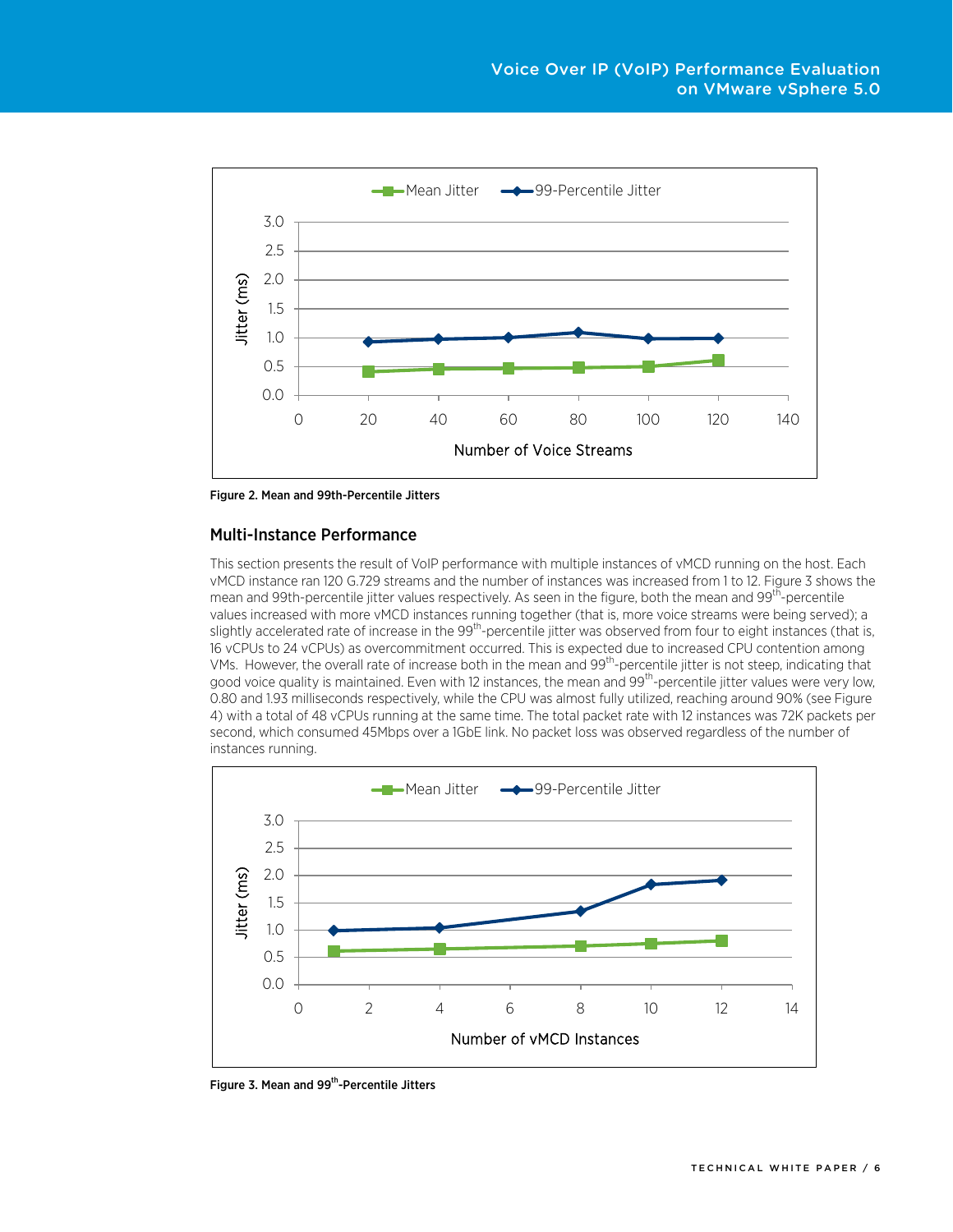

#### Figure 4. Total CPU Usage

The results show that good voice quality was maintained under CPU contention with multiple vMCD instances running. Effective fair-share-based CPU scheduling and low-overhead virtual networking in vSphere 5 prevented unbounded packet processing delays. In addition, flexible co-scheduling in vSphere 5 allowed a high CPU utilization of 90% to be achieved, with a total of 48 vCPUs running. Observe that the CPU usage increases almost linearly with the number of vMCD instances. This illustrates that per-VM scheduling and packet-processing overhead, if any, remained constant against the number of vMCD instances, further demonstrating efficient multi-VM management.

# <span id="page-6-0"></span>Isolating VoIP Traffic Using NetIOC

This section demonstrates how the Network I/O Control (NetIOC) feature in vSphere 5 helps to preserve voice quality under high network contention.

### <span id="page-6-1"></span>Test Configuration

The test configuration is described in Figure 5 and the same hardware setup described in Table 1 was used except that only two client machines were used for the test. In this evaluation, two different configurations were compared to see the benefits of NetIOC on VoIP applications: one system with NetIOC enabled and one without NetIOC support. For the configuration without NetIOC support, the same resource pool was used for the VoIP media server and 4 VMs generating competing network traffic. This simulated a condition where voice traffic was not differentiated from other traffic and packets were managed in a FIFO manner.

In the configuration with NetIOC support, separate resource pools were configured for the VoIP server and the other VMs. The other four VMs were put into one resource pool. The two resource pools were then configured to have the same priority (shares). NetIOC schedules packet transmission among multiple resource pools according to the bandwidth shares set by the user. In this case, NetIOC will ensure the same bandwidth to be allocated to both resource pools. For more details about NetIOC, see VMware Network I/O Control: Architecture, Performance and Best Practices<sup>8</sup>.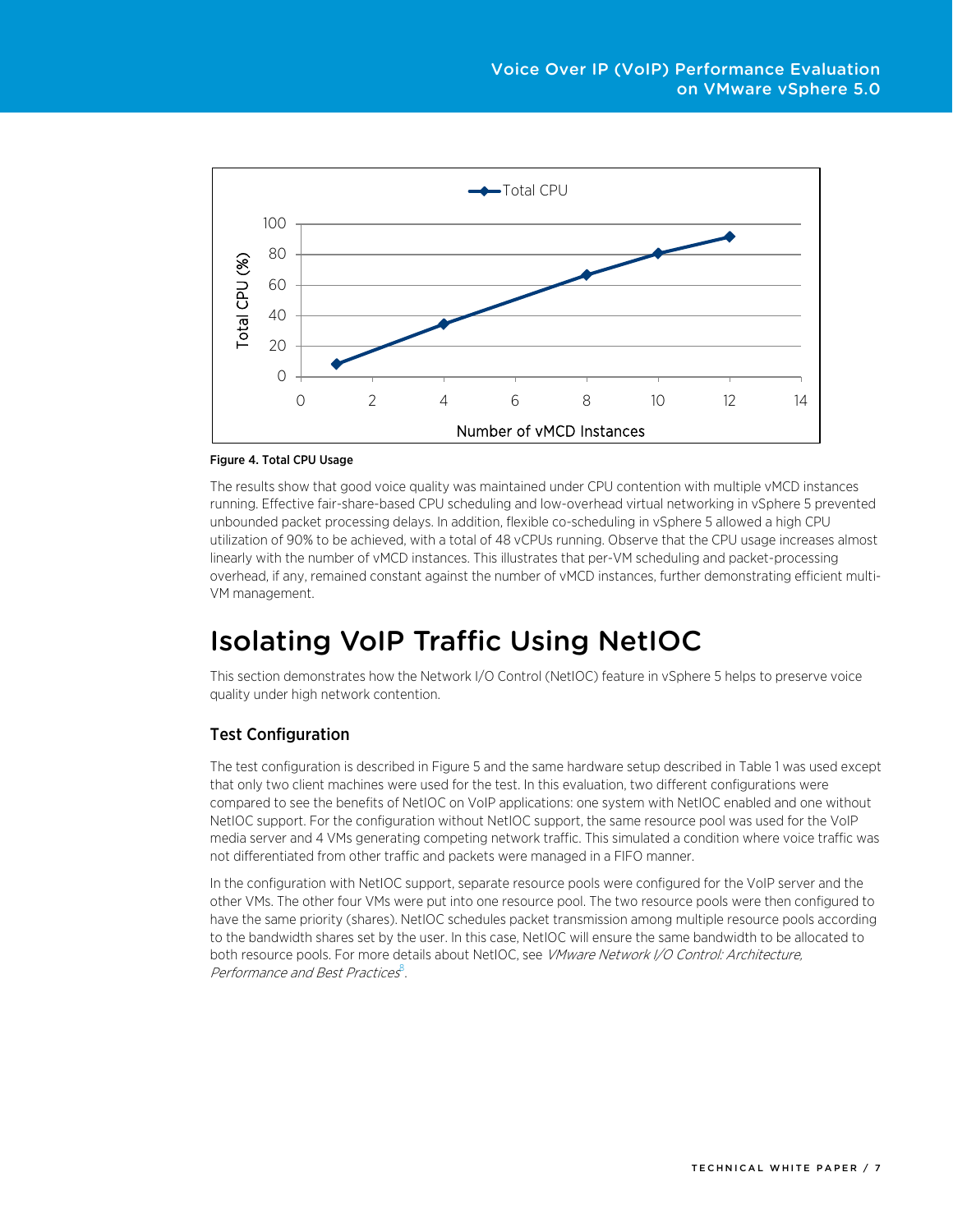

#### Figure 5. Hardware Setup

#### <span id="page-7-0"></span>Method

At the start of the experiment, 120 G.729 streams were generated from a client machine. After 5 minutes, UDP traffic was created by the other four VMs and sent out to the remaining client machine in order to disrupt the voice traffic. The packet rate generated by those VMs was very high at around 390K packets per second, occupying approximately 880Mbps, whereas the packet rate of the VoIP traffic was much smaller at 6K packets per second using less than 4Mbps. The duration of the entire test was 10 minutes.

### <span id="page-7-1"></span>Results

Figure 6 shows the comparison of the configurations with and without NetIOC support. Without NetIOC support (that is, with the same resource pool configured for voice traffic as other VMs), voice packets were indiscriminately dropped after the UDP traffic became active; packet loss rate was constantly over 500 packets per second. This is more than 8% of the total packets generated and such a high packet loss rate is detrimental to voice quality $3$ .

On the contrary, with NetIOC support (that is, with a separate resource pool configured for the voice traffic), no packet loss was seen, which clearly demonstrates the benefits of NetIOC. NetIOC effectively differentiated the voice traffic such that it received all the required bandwidth, preventing any packet loss under high network contention.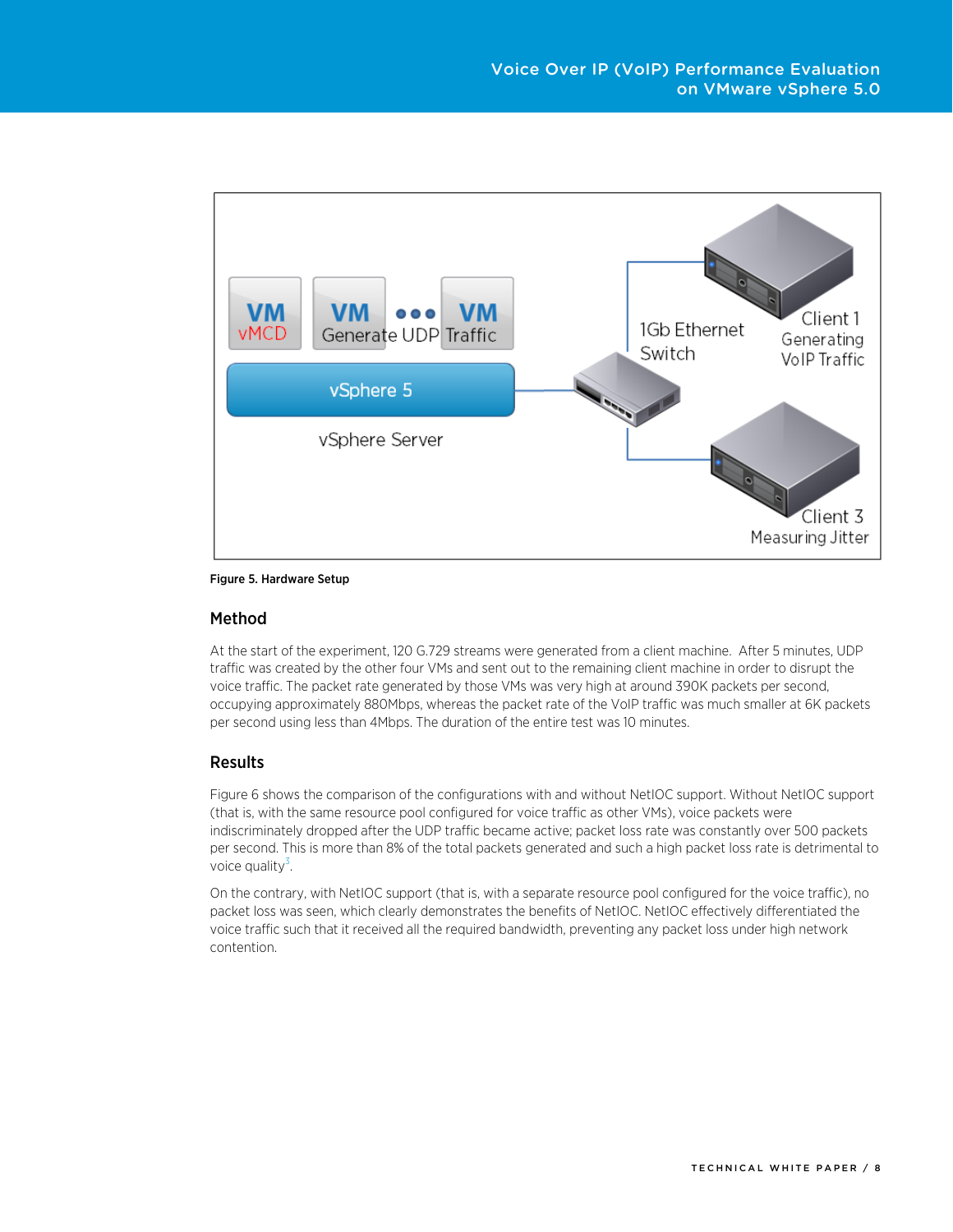

Figure 6. Comparison of the Number of Packet Losses

Table 2 shows mean and 99<sup>th</sup>-percentile jitters for the same experiments. As shown in the table, the numbers are small for both cases and there is no significant difference between the two. Jitter, for the case without NetIOC, is also small because either a voice packet is sent out without waiting too much time in the queue or it is simply dropped (the packet did not make it to the queue because it's full) before jitter is noticeably affected.

|                       | Mean Jitter (ms) | 99 <sup>th</sup> -Percentile Jitter (ms) |
|-----------------------|------------------|------------------------------------------|
| <b>Without NetIOC</b> | 0.64             | 2.00                                     |
| <b>With NetIOC</b>    | 0.62             | 1.79                                     |

Table 2. Jitter Comparison With and Without NetIOC

### <span id="page-8-0"></span>NetIOC Usage Recommendation

Unless there is significant contention, NetIOC may not be necessary to provide good voice quality. Packet drops in vSphere happen only when the packet rate generated by (competing) VMs is extremely high and the network link is shared. Should packet loss occur due to such reasons, NetIOC greatly helps to sustain the desired voice quality.

When using NetIOC, assigning a separate resource pool with "normal" shares is sufficient in most cases, since the packet rate of VoIP traffic is not typically high and it consumes a relatively small amount of bandwidth. Doing so isolates VoIP traffic from competing traffic and guarantees the amount of bandwidth needed for achieving good voice quality.

NetIOC also provides the ability for packets of a given resource pool to be tagged with 802.1p tags when those packets leave the vSphere host into the physical switches. This allows appropriate prioritization to be enforced in physical switches with proper configuration in those switches.